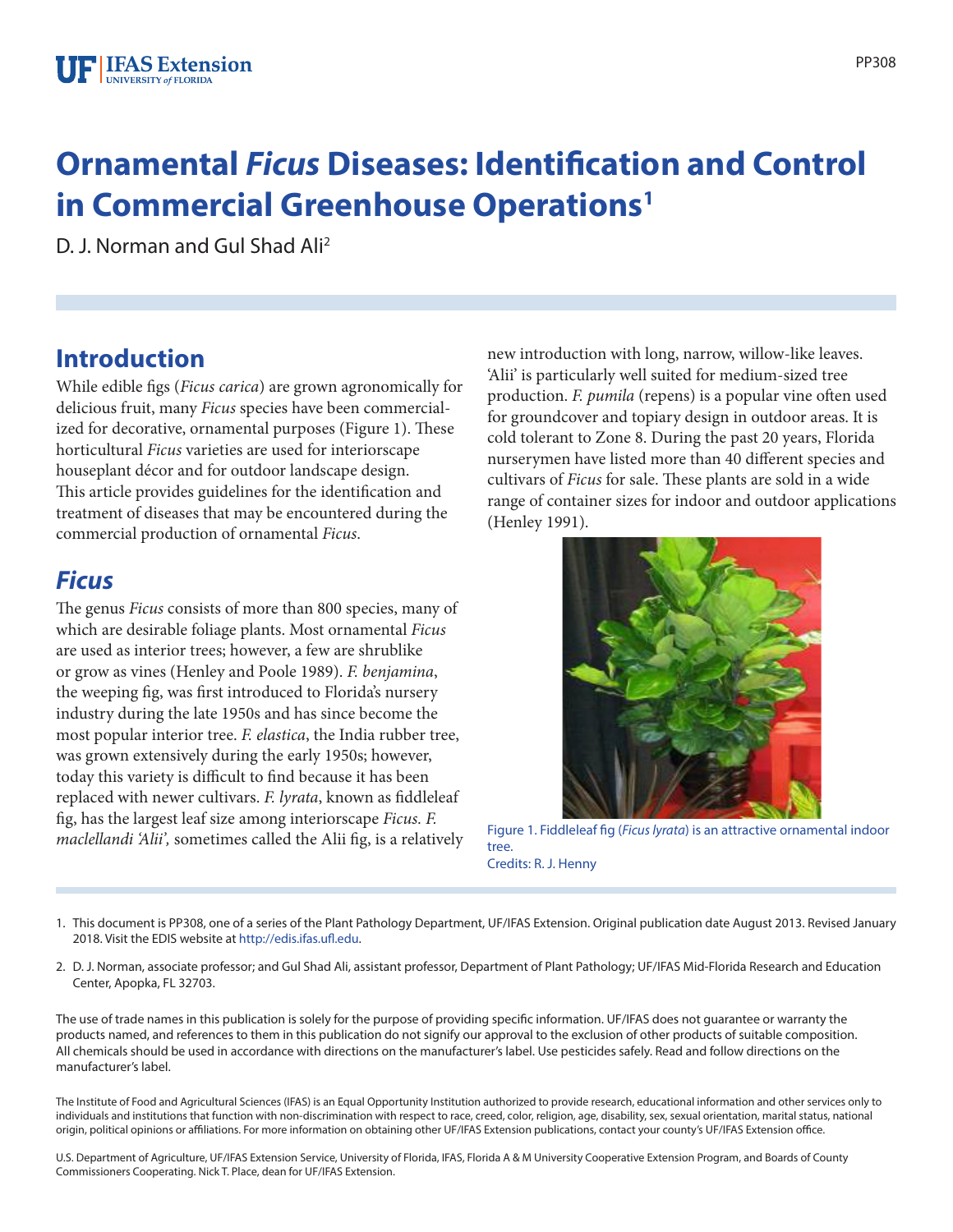## **Production**

Ornamental *Ficus* propagation in Florida is achieved through three primary methods: layerage, cuttings, and tissue culture. Air layers are traditionally made on the stock plants of *F. elastica* cultivars, *F. lyrata,* and those cultivars of *F. benjamina* to be developed into very large trees. *Ficus* varieties to be grown into small trees, those grown as vines, and those to be used as shrubs are propagated by cuttings.

During the past several years, many growers, particularly those growing new varieties, have begun to use tissuecultured liners as the starting point for production. The liners from tissue culture produce very full, bushy plants because there are usually several upright stems per plug, each branching freely from the base.

Propagation via seed is used only occasionally with certain species or in breeding work to develop new varieties.

Most *Ficus* can be grown in full sun; the shrub and vine types of *Ficus* are usually grown in greenhouses or shadehouses with lower light levels. All *Ficus* for indoor use should be acclimatized under reduced light intensity. Because the range of plant form, growth habit, variety, container size, and usage application is so variable in this large genus, see *Cultural Guidelines for Commercial Production of Interiorscape* Ficus (http://edis.ifas.ufl.edu/ep136) for complete details about best cultural practices for producing a successful crop.

Plant disease at any stage during the propagation or production of *Ficus* can cause substantial economic losses if not quickly and properly identified and controlled. Three major bacterial diseases and seven fungal diseases are most often seen in *Ficus* production.

## *Ficus* **Diseases Caused by Bacteria Crown Gall**

**Symptoms**: Crown gall is characterized by the formation of galls that resemble tumors (Figure 2). Galls may form on the surface of stems or internally within stems, causing large, swollen sections. Galls can also form on roots. The first observable symptom is swelling of the plant tissue. This is usually associated with a wound; therefore, the initial swelling is often dismissed as normal callus formation. Within a matter of weeks after initial infection, this swelling takes on a spherical shape and becomes light green to tan in color. The gall then becomes irregular in shape and turns dark brown or black because of plant cells dying on the gall

surface. As the gall enlarges, it crushes the xylem tissue and blocks water movement to the foliage.



Figure 2. Crown gall on *Ficus benjamina*. Credits: D. J. Norman

**Causal agents**: *Agrobacterium tumefaciens*

**Factors favoring the disease**: *Agrobacterium* can live in the soil without a host for a number of years. Avoid contact with unsterilized native soil. Root-chewing insects can inflict wounds that can become infected.

**Control**: No known bactericides are effective against crown gall. A strict sanitation program is the best method of disease management. Obtain clean, disease-free stock plants. During propagation and pruning, cutting utensils should be sterilized between each cut. If pots and trays from contaminated plants must be reused, they should be scrubbed free of adhering soil, then soaked in a disinfectant to kill any remaining bacteria. When removing galls from plants, cuts should be made several inches below the gall tissue.

### *Pseudomonas* **Leaf Spot**

**Symptoms:** This bacterial disease has many similarities to Xanthomonas leaf spot. *Pseudomonas* forms circular lesions on *F. elastica* (Figure 3) and angular lesions on many other *Ficus* species (Figure 4). These lesions are water soaked and randomly spaced on the leaves.

**Causal agent**: *Pseudomonas cichorii*

**Factors favoring the disease**: The warm temperatures and high humidity commonly seen during summer favor the pathogen.

**Control and treatment:** The first line of defense with this disease is exclusion; therefore, eliminate any plants showing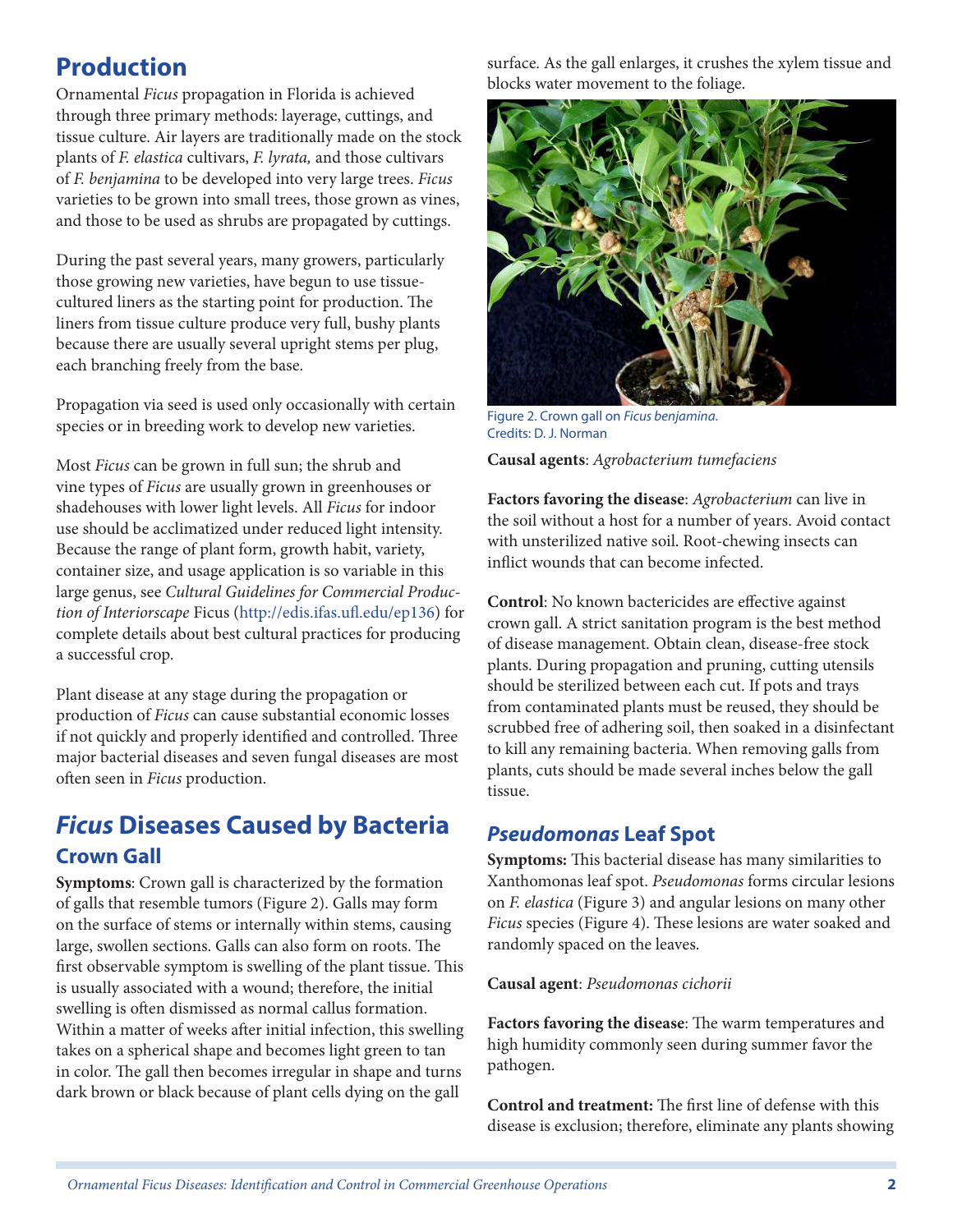disease. Minimize overhead watering since bacteria are easily splashed from plant to plant and can reinfect via stomatal openings. Minimize worker contact, especially if plants are wet.



Figure 3. Pseudomonas leaf spot on *Ficus elastica.* Credits: D. J. Norman



Figure 4. Pseudomonas leaf spot on *Ficus lyrata*. Credits: D. J. Norman

Bactericides containing copper compounds (Camelot®, CuPro®) or combinations of copper and/or mancozeb (Junction™, Protect™) can be used successfully to control this disease if used on a regular preventative basis.

## *Xanthomonas* **Leaf Spot**

**Symptoms:** Small, water-soaked, angular lesions appear on the leaves as the first sign of infection. These lesions become yellow (chlorotic) and eventually turn brown. When infections are severe, leaf drop may occur (Figure 5).

**Causal agent:** *Xanthomonas campestris*



Figure 5. Xanthomonas leaf spot on *Ficus benjamina* and *Ficus retusa*. Credits: D. J. Norman

**Factors favoring the disease:** Summer conditions with warmer temperatures and a wet, humid environment favor *Xanthomonas* development.

**Control and treatment:** Bactericides containing copper compounds (Camelot®, CuPro®) or combinations of copper and/or mancozeb (Junction™, Protect™) can be used successfully to control this disease if used on a regular preventative basis.

Minimize overhead watering. Infected lesions exude bacteria that are easily splashed from plant to plant. These bacteria gain access into *Ficus* leaves via stomatal openings.

Minimize worker handling of plants. Bacteria exuded onto leaves can easily be moved between plants by workers, especially if plants are wet.

Eliminate diseased stock plants. The first line of defense with this disease is exclusion, which can best be achieved if stock plants are disease free.

## *Ficus* **Diseases Caused by Fungi Anthracnose**

**Symptoms**: Anthracnose is characterized by necrotic spots on the leaf surface. Under humid conditions, brown masses of spores can form into concentric rings. Necrotic spots eventually become dark brown, and the leaves may fall off. Variegated cultivars of *F. elastica* are commonly infected with this pathogen (Figure 6). The white portion of the leaves lacking chlorophyll is weak and very susceptible. Anthracnose can also cause tip dieback on *F. benjamina* trees planted in interiorscapes.

**Causal agents:** *Glomerella cingulata*, *Colletotrichum* spp.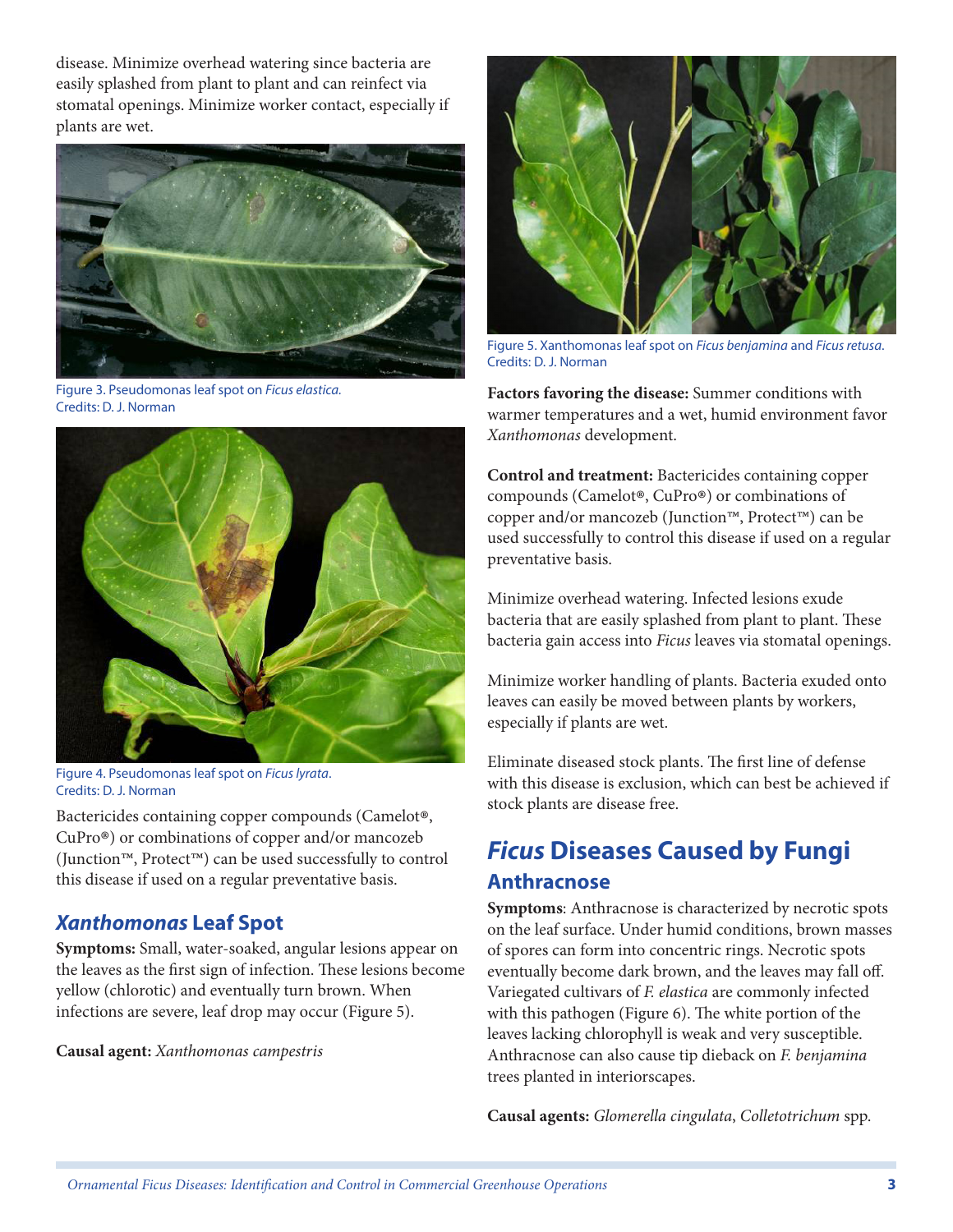

Figure 6. Anthracnose symptoms on *Ficus elastica*. Credits: D. J. Norman

**Factors favoring the disease:** The disease favors wet conditions when cuttings are rooted under mist and high humidity in the summer months. This disease frequently occurs after misuse of pesticides has caused tissue damage.

**Control and treatment:** Minimize overhead irrigation and exposure to rainfall. A number of fungicides can effectively control anthracnose on *Ficus* (Protect™, Dithane®—mancozeb; Chipco® 26019—iprodione; Empress™—pyraclostrobin; Heritage®—azoxystrobin).

## *Botrytis* **Blight**

**Symptoms:** Young leaves and stems are first to be infected, turning brown to black, with brown fuzz (mycelia) developing on infected tissue. As the disease progresses, large sections of foliage collapse and become covered with fuzz (Figure 7). This disease is most commonly found infecting *F. elastica*, although it can also be found frequently on other *Ficus* species.



Figure 7. Botrytis blight on *Ficus elastica*. Note the fluffy spores. Credits: D. J. Norman

#### **Causal agent**: *Botrytis cinerea*

**Factors favoring the disease**: Botrytis blight usually occurs during cool, damp periods of the year, especially on cuttings.

**Control and treatment:** Raise temperatures by turning on the greenhouse heaters and drying the air. Remove infected tissue since spores easily become airborne, rapidly spreading the disease.

A number of fungicides are very effective in controlling botrytis blight (Decree®—fenhexamide, Daconil®—chlorothalonil, Chipco® 26019—iprodione). These should be used preventatively when disease-conducive conditions occur.

## *Corynespora* **Leaf Spot**

**Symptoms:** Small to large, reddish leaf spots appear on the youngest mature leaves. Leaf spots expand interveinally. Leaves fall off when infections are severe.

**Causal agent:** *Corynespora cassiicola*

**Factors favoring the disease:** This disease occurs on both green and variegated forms of *F. benjamina* and *F. nitida,* but is more severe on the variegated cultivars.

**Control and treatment:** Keep fertilizer applications at recommended levels, and eliminate overhead water if possible. The same fungicides that are effective for anthracnose control are also effective on Corynespora leaf spot.

## *Myrothecium* **Leaf Spot**

**Symptoms:** Leaves develop circular, dime-sized, brown lesions (Figure 8). Within these lesions, dark black sporecontaining structures (sporodochia) form in concentric rings. Thousands of spores are contained within these structures.

#### **Causal agent:** *Myrothecium roridum*

**Factors favoring the disease:** Myrothecium leaf spot is most severe when temperatures are warm and humidity is high.

**Control and treatment:** Remove infected leaf material to lower the spore concentration in the greenhouse. Minimize wounding. Infections occur primarily through wounds caused by handling.

A number of fungicides are very effective in controlling Myrothecium leaf spot (Empress™—pyraclostrobin,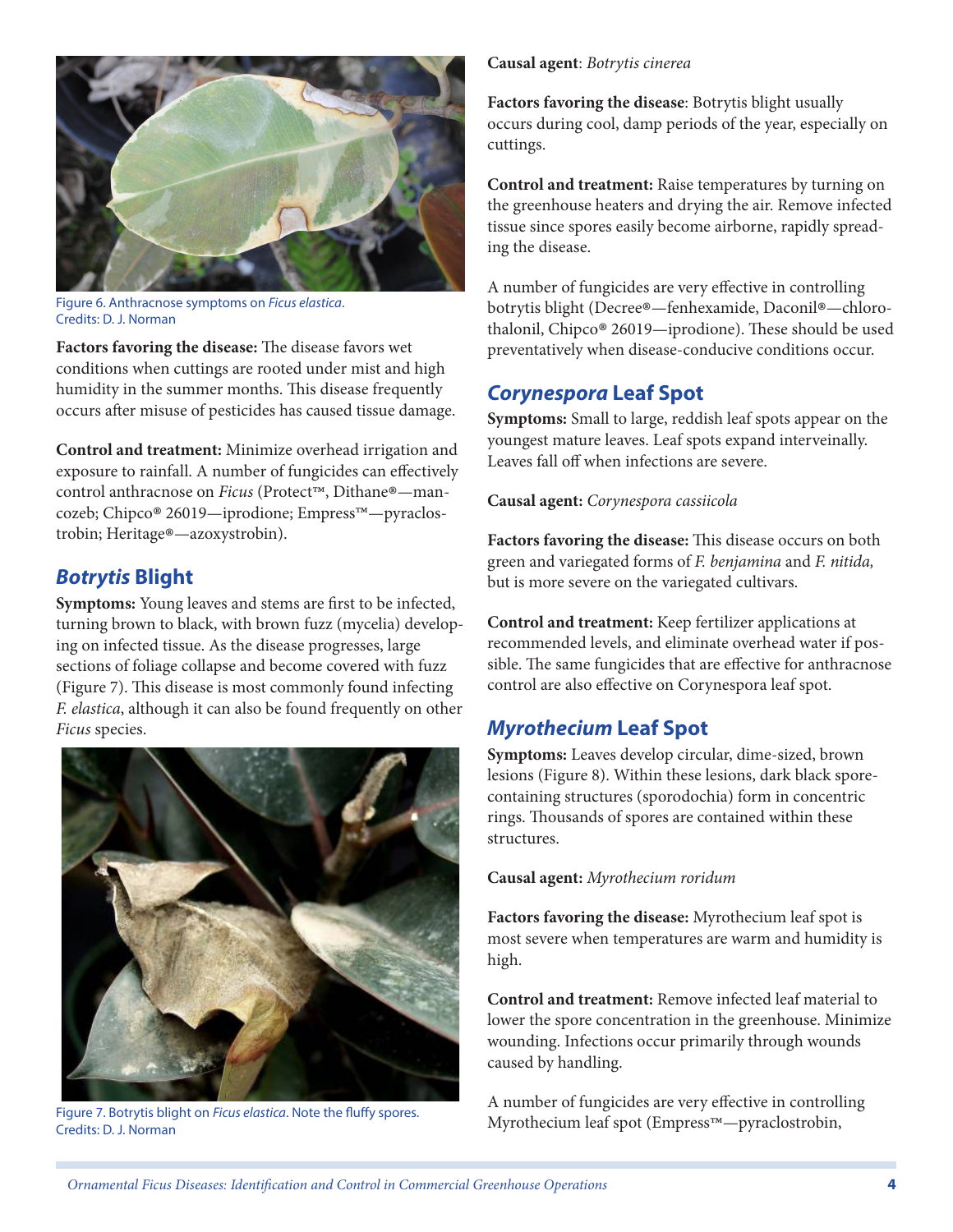Heritage®—azoxystrobin, Medallion®—fludioxonil, Pageant®—pyraclostrobin + boscalid). If *Myrothecium* is present in the propagation area, preventative sprays should be applied to propagation material.



Figure 8. Myrothecium leaf spot on young leaves of *Ficus elastica*. Note the spores. Credits: D. J. Norman

### *Rhizoctonia* **Root Rot**

**Symptoms:** Young, tender stems are girdled, become water soaked, and are unable to support the plant's weight. The term "damping-off" is used to describe these classic symptoms (Figure 9).



Figure 9. Rhizoctonia root rot of *Ficus elastica* plugs. Note the matting of necrotic leaves. Credits: D. J. Norman

**Causal agent:** *Rhizoctonia solani*

**Factors favoring the disease**: Water-saturated soils are conducive to disease development. *Rhizoctonia* can spread within soil without having a host plant present. It produces constricted small mats of tightly woven mycelia called

sclerotia. Irregular in shape, brown in color, and resembling soil particles, *Rhizoctonia* sclerotia provide a seed-like mechanism for the fungus to survive unfavorable conditions, such as drought or cold weather. These small sclerotia are one of the ways the fungus spreads in nurseries, becoming attached to planting trays and pot surfaces.

**Control and treatment:** Use disease-free stock plants. *Rhizoctonia* often gains access to production facilities via infected propagation material. Use well-drained soil mixes, and never store peat moss, sphagnum moss, chips, or media mixes directly on the ground where they can be colonized by the fungus. Except for large container plants, plants should be cultivated on raised benches to limit root contact with soil. If potting containers are reused, they should be scrubbed to remove sclerotia and sterilized.

Many fungicides are effective against outbreaks of *Rhizoctonia*. Examples include Clearys 3336™, (thiophanate methyl), Medallion® (fludioxonil), and Prostar® (flutolanil).

### **Southern Blight**

**Symptoms**: *Sclerotium* grows as a white, feathery mycelial mat along the soil surface and on plant parts (Figure 10). *Rhizoctonia*, on the other hand, always produces brown-colored mycelia. The mycelia eventually form small, circular, brown sclerotia. These are seed-like structures the fungus uses to survive unfavorable environmental conditions, such as dryness. Sclerotia resist penetration by fungicides.



Figure 10. Southern blight on *Ficus benjamina.* Credits: D. J. Norman